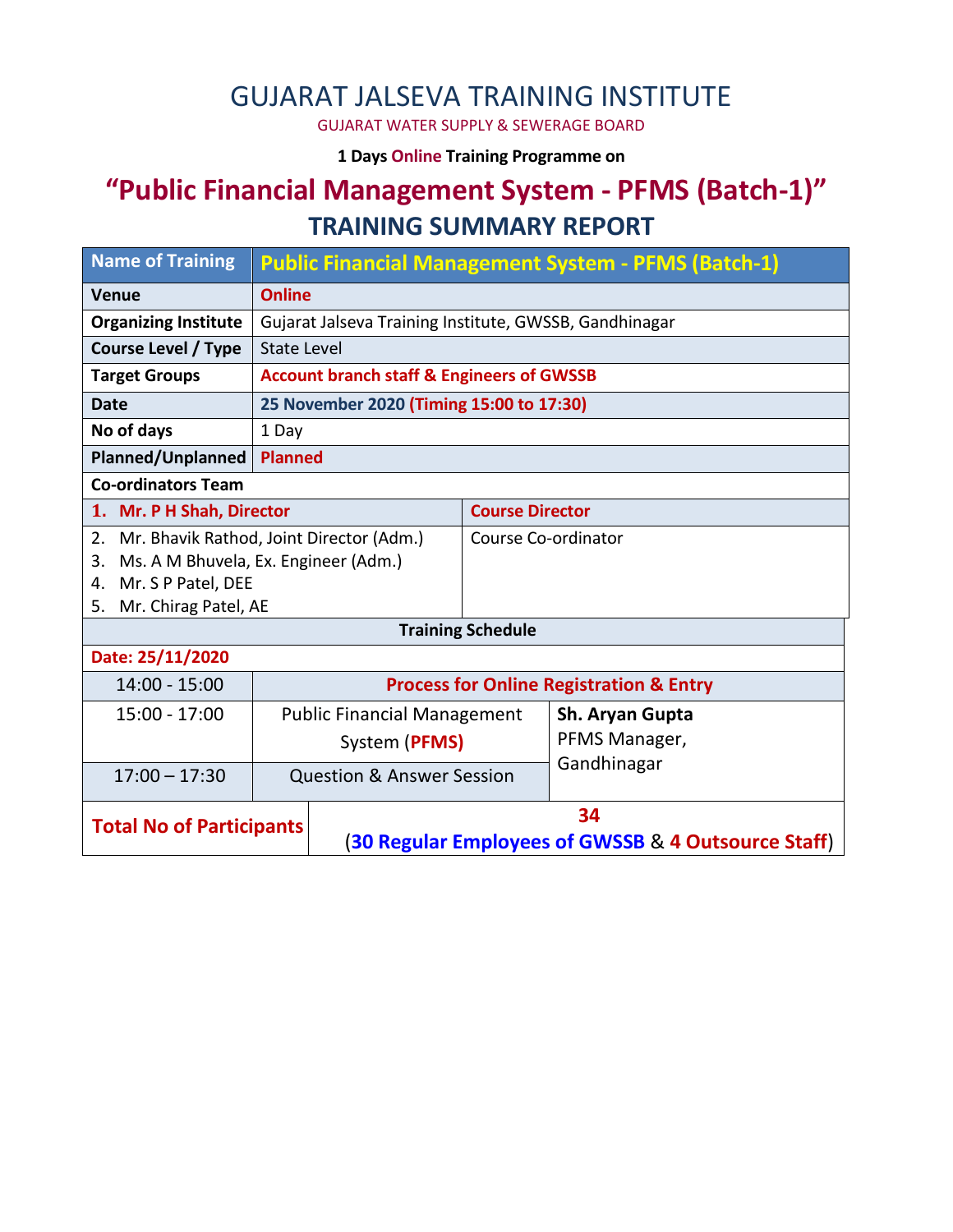### **List of Regular Employees of GWSSB**

| Sr.<br>No.              | CPF NO.            | <b>Name</b>                                 | <b>Designation</b>           | <b>Office &amp; Place</b>          |
|-------------------------|--------------------|---------------------------------------------|------------------------------|------------------------------------|
| $\mathbf{1}$            | GWSSB/10394        | ABHAYSINH PRATAPJI DABHI                    | Sr. Clerk                    | PHSSD, Kadi                        |
| $\mathbf{2}$            | GWSSB/5753         | BALUBHAI NANABHAI SOLANKI                   | Sr. Clerk                    | PHC, Palanpur                      |
| $\overline{\mathbf{3}}$ | GWSSB/8453         | DILIPSINH HEMANTSINH JETHWA                 | Sr. Clerk                    | PHWD-1, Jamnagar                   |
| 4                       | <b>GWSSB/10177</b> | <b>GAYATRIBEN HARISHKUMAR</b>               | <b>Manager (C)</b>           | <b>GWIL, Gandhinagar.</b>          |
|                         |                    | <b>VAGHELA</b>                              |                              |                                    |
| 5                       | GWSSB/9646         | HITESHKUMAR RAMANLAL PATEL                  | Accountant                   | GWIL, Gandhinagar.                 |
| 6                       | GWSSB/8560         | IMTIYAZKHAN AHMEDKHAN SINDHI                | Sr. Clerk                    | PHC, Palanpur                      |
| $\overline{\mathbf{z}}$ | GWSSB/8965         | JAYESHKUMAR NARANBHAI PRAJAPATI             | Sr. Clerk                    | PHWD, Mehsana                      |
| 8                       | <b>GWSSB/10210</b> | <b>JENNIFER NIRLON MACWAN</b>               | <b>Dy. Manager (F</b><br>& A | Zone-1, Vadodara                   |
| 9                       | GWSSB/10784        | JIGNESHABEN RIDDHESHKUMAR                   | Divisional                   | PHWD, Navsari                      |
|                         |                    | <b>VANSADIA</b>                             | Accountant                   |                                    |
| 10                      | <b>GWSSB/9132</b>  | KAMLESHBHAI HARJIVANBHAI                    | <b>Executive</b>             | <b>PHWD, Chhotaudepur</b>          |
|                         |                    | <b>BARAIYA</b>                              | <b>Engineer</b>              |                                    |
| 11                      | GWSSB/1624         | KARSHANBHAI MOHANBHAI FALADU                | Accountant                   | PHWD, Rajkot                       |
| 12                      | GWSSB/9550         | KETAN KAMLESHCHANDRA KHAIRE                 | Sr. Clerk                    | Zone-1, Vadodara                   |
| 13                      | <b>GWSSB/10167</b> | <b>MANVIR PRABHATBHAI JALU</b>              | DEE (M)                      | <b>PHMSD, Jasdan</b>               |
| 14<br>15                |                    | MEET GOVINDBHAI PATEL<br>MITESHKUMAR OZA    | AAE(M)                       | PHMSD, Jasdan<br>GWIL, Gandhinagar |
| 16                      | GWSSB/9846         | MITUL JAGDISHBHAI BHALODI                   | Accountant<br>Sr. Clerk      | PHC, Rajkot                        |
| 17                      | <b>GWSSB/9668</b>  | NAUTAM SHAMJIBHAI RATHOD                    | Sr. Clerk                    | PHC, Rajkot                        |
| 18                      | <b>GWSSB/10164</b> | <b>NILAM VITHALBHAI PARMAR</b>              | <b>Manager (C)</b>           | <b>GWIL, Gandhinagar</b>           |
| 19                      | <b>GWSSB/9440</b>  | NIMESH MAHENDRABHAI HIRANI                  | Sr. Clerk                    | Zone -3, Rajkot                    |
| 20                      | <b>GWSSB/2628</b>  | NIRANJANBHAI PRAHALADBHAI                   | EE(C)                        | <b>PHWD, Modasa</b>                |
|                         |                    | <b>PATEL</b>                                |                              |                                    |
| 21                      | GWSSB/9726         | PARESHKUMAR NAVNITLAL SOMPURA               | Sr. Clerk                    | PH Dharoi Project Sub              |
|                         |                    |                                             |                              | Division, Sidhpur                  |
| 22                      | <b>GWSSB/9200</b>  | PARSOTTAM AMARSHIBHAI SOLANKI               | EE(C)                        | PHWD, Morbi.                       |
| 23                      | <b>GWSSB/2001</b>  | PRAVINKUMAR ISHVARBHAI PATEL                | DEE (C)                      | <b>PH Dharoi Project Sub</b>       |
|                         |                    |                                             |                              | <b>Division, Sidhpur</b>           |
| 24                      |                    | PREETIBEN VIJAYKUMAR CHAUHAN                | <b>Unit Manager</b>          | <b>Wasmo, Patan</b>                |
| 25                      | <b>GWSSB/2895</b>  | RAJESHKUMAR DINESHCHANDRA<br><b>MAMTORA</b> | EE(M)                        | <b>PHMD, Palanpur</b>              |
| 26                      | GWSSB/2050         | RAMNIKLAL DEVRAJBHAI AMBALIYA               | Sr. Clerk (A/C.)             | PHWD, Morbi                        |
| 27                      | GWSSB/10855        | SALIMBHAI GAFURBHAI VAHORA                  | Divisional<br>Accountant     | PHWD, Vadodara                     |
| 28                      | GWSSB/9810         | SHASHIKANT KESHABHAI SOLANKI                | Sr. Clerk                    | PHC, Mehsana                       |
| 29                      |                    | SHIVANGINI GHANSHYAMSINH SOLANKI            | AAE(C)                       | PHWD, Godhra                       |
| 30                      |                    | <b>SUMIT VYAS</b>                           | Accountant                   | GWIL, Gandhinagar                  |

## **List of Employees (Outsourcing Staff)**

| Sr. | <b>Name</b>                     | <b>Designation</b>          | <b>Office &amp; Place</b> |
|-----|---------------------------------|-----------------------------|---------------------------|
| No. |                                 |                             |                           |
|     | <b>BHAVESH PRAKASHBHAI BHOI</b> | Clerk                       | GJTI, Gandhinagar         |
|     | <b>BHAVIN VYAS</b>              | Apprentice                  | PHWD, Godhra              |
|     | MANSURI MAHENOOR IBRAHIMBHAI    | <b>IN. OFFICE ASSISTANT</b> | <b>VADODARA DN OFFICE</b> |
|     | <b>MRUNALI DANI</b>             | Tech. Ass.                  | PHWD, Godhra              |